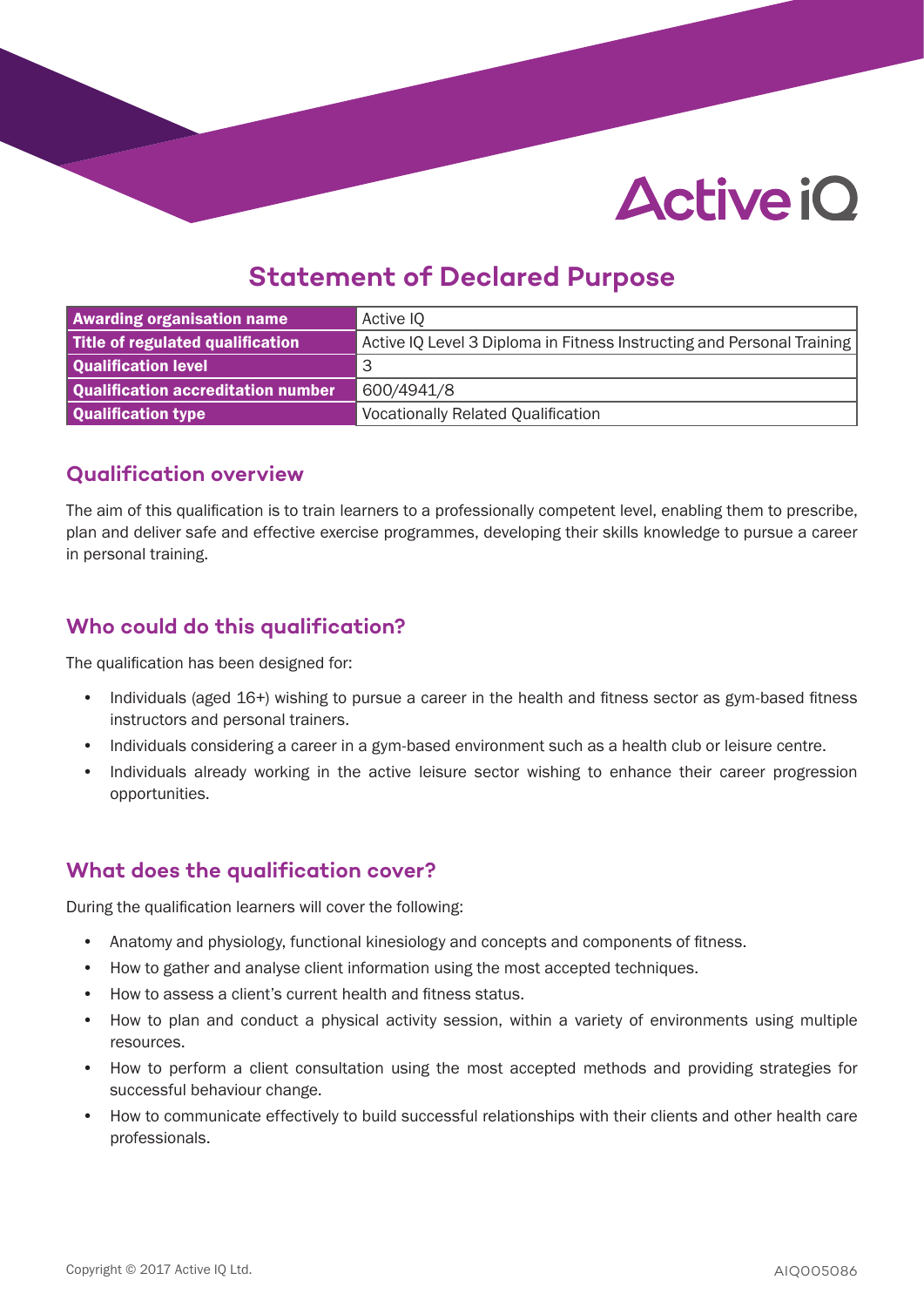# **Active iQ**

# **Qualification structure**

To achieve the qualification learners must complete the ten mandatory units (52 credits).

|     | <b>Unit</b>                                                | <b>Unit</b>   | Level          | <b>Credits</b> |
|-----|------------------------------------------------------------|---------------|----------------|----------------|
|     |                                                            | accreditation |                |                |
|     |                                                            | number        |                |                |
| 1.  | Anatomy and physiology for exercise                        | H/600/9013    | $\overline{2}$ | 6              |
| 2.  | Know how to support clients who take part in exercise and  | M/600/9015    | $\overline{2}$ | 2              |
|     | physical activity                                          |               |                |                |
| 3.  | Health, safety and welfare in a fitness environment        | T/600/9016    | $\overline{2}$ | $\overline{2}$ |
| 4.  | Principles of exercise, fitness and health                 | A/600/9017    | $\overline{2}$ | 4              |
| 5.  | Planning gym-based exercise                                | F/600/9018    | $\overline{2}$ | 4              |
| 6.  | Instructing gym-based exercise                             | A/600/9020    | $\overline{2}$ | 6              |
| 7.  | Anatomy and physiology for exercise and health             | A/600/9051    | 3              | 6              |
| 8.  | Applying the principles of nutrition and physical activity | L/600/9054    | 3              | 6              |
| 9.  | Programming personal training with clients                 | F/600/9052    | 3              | 7              |
| 10. | Delivering personal training sessions                      | J/600/9053    | 3              | 9              |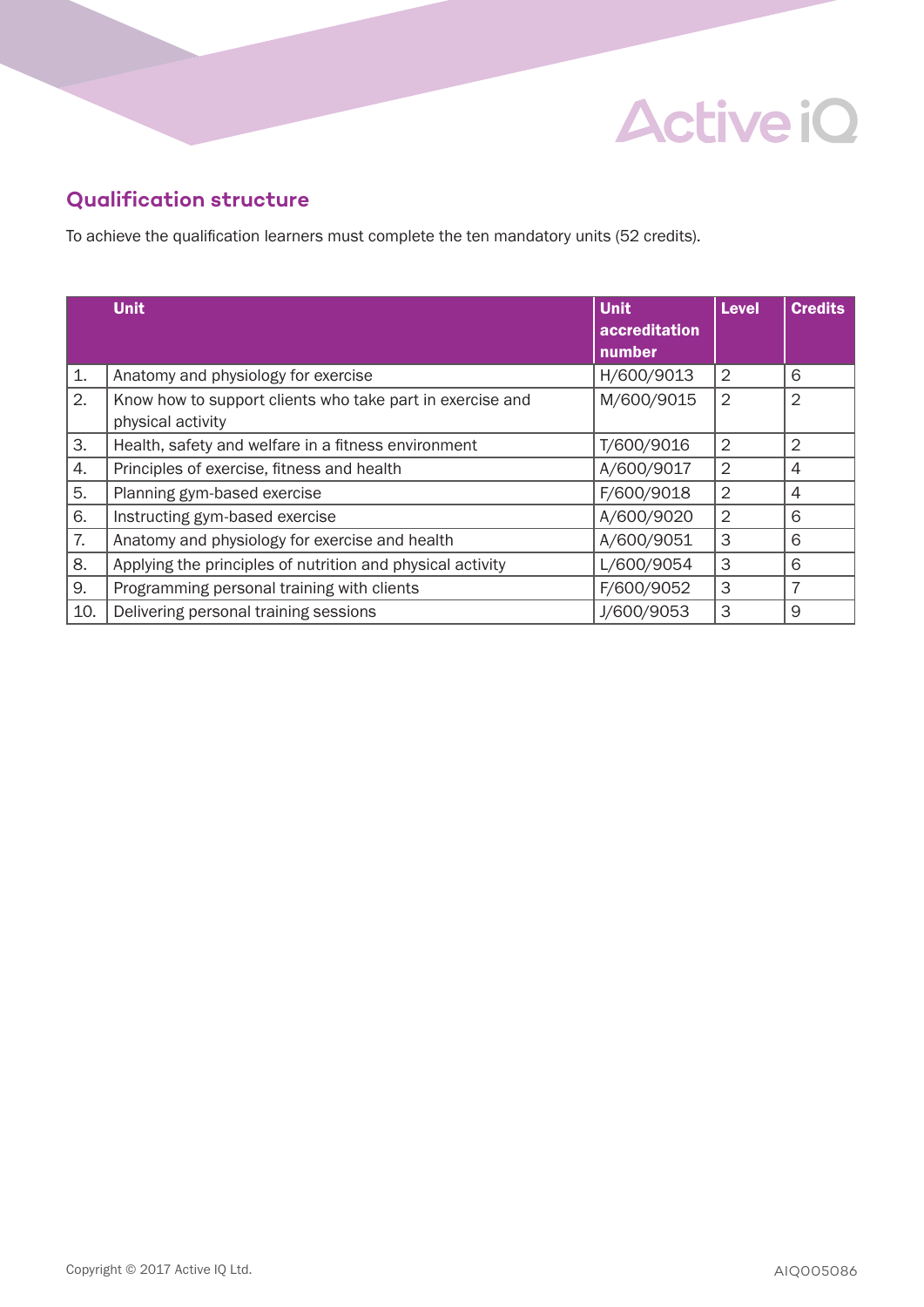# **Active iO**

### **Will the qualification support progression to further learning, and, if so, what?**

The qualification is designed to offer entry to employment; however, learners can also progress onto the following qualifications and apprenticeship framework:

- Level 3 Diploma in Exercise Referral.
- Level 3 NVQ Diploma in Personal Training.
- Active IQ Level 3 Diploma in Instructing Pilates Matwork.
- Active IQ Level 3 Diploma in Teaching Yoga.
- Level 3 Diploma in Sports Massage Therapy.
- Level 4 Certificate in Advanced Fitness Instructing.
- Level 4 Certificate in Strength and Conditioning.
- Advanced Apprenticeship in Exercise and Fitness.

#### **Is this qualification available as an apprenticeship?**

Yes, this qualification is available in the following apprenticeship framework:

• Advanced Exercise and Fitness

### **Is this qualification eligible for an Advanced Learner Loan?**

Yes, this qualification is available within the Advanced Learner Loan catalogue, information on which can be found by following the link below:

https://www.gov.uk/government/publications/advanced-learner-loans-qualifications-catalogue

### **Similar qualifications**

Active IQ Level 3 Diploma in Gym Instructing and Personal Training, accreditation number: 600/4941/8 is a redevelopment and replaces the following qualifications:

- Active IQ Level 3 Certificate in Personal Training, accreditation number: 500/8820/8.
- Active IQ Level 3 Diploma in Personal Training and Business Skills for Fitness Professionals, accreditation number: 600/9744/9.
- Active IQ Level 3 Diploma in Fitness Instructing and Personal Training, accreditation number: 600/4941/8.

Active IQ Level 3 Diploma in Personal Training for Health, Fitness and Performance, accreditation number: 601/9003/6. Learners should choose this qualification if they are in full-time education and considering completing a combined offer with another Tech Level, Applied General and/or A level, for example.